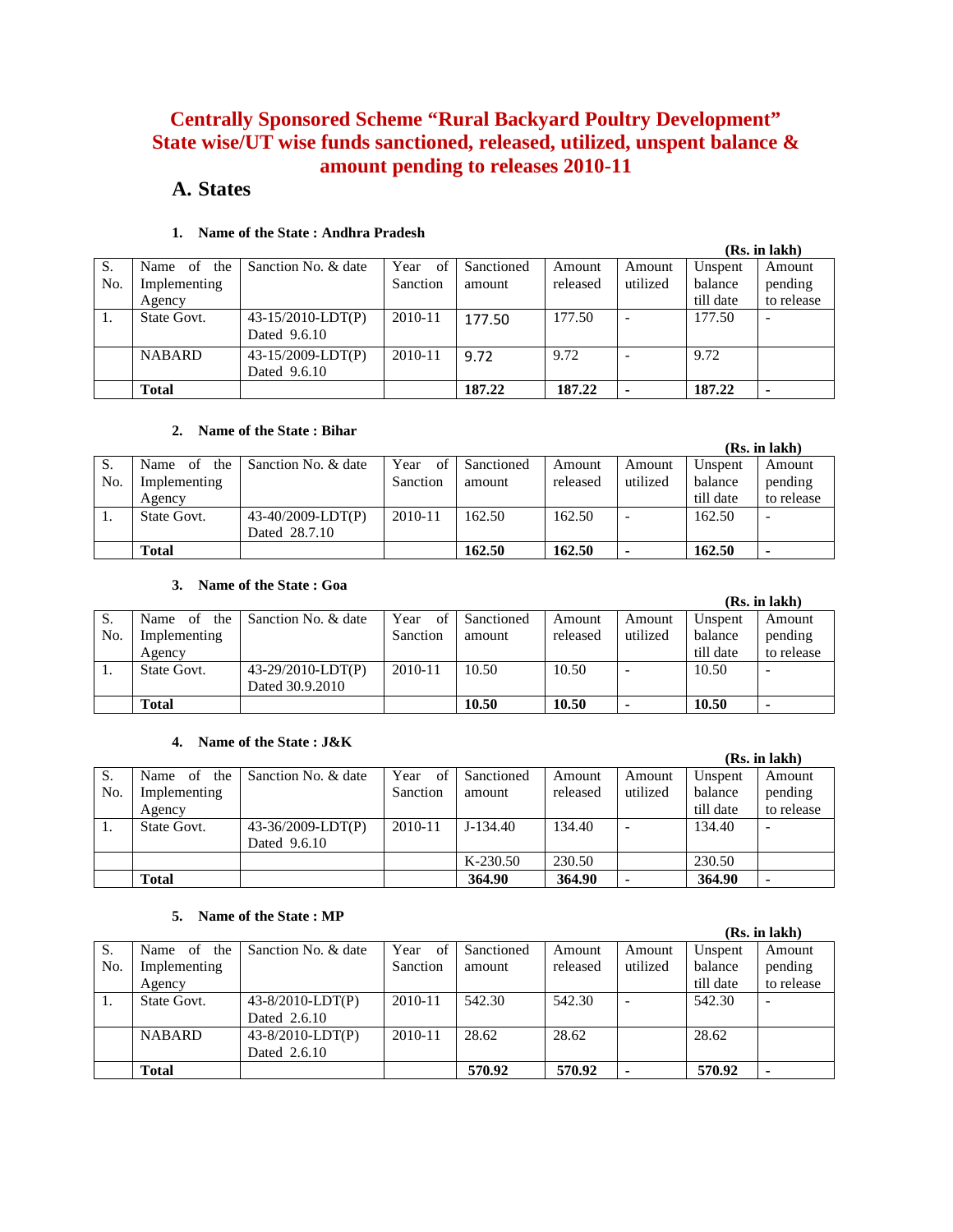#### **6. Name of the State : Orissa**

|     |                   |                      |             |            |          |          |           | (RS. In lakh) |
|-----|-------------------|----------------------|-------------|------------|----------|----------|-----------|---------------|
| S.  | the<br>Name<br>of | Sanction No. & date  | Year<br>of  | Sanctioned | Amount   | Amount   | Unspent   | Amount        |
| No. | Implementing      |                      | Sanction    | amount     | released | utilized | balance   | pending       |
|     | Agency            |                      |             |            |          |          | till date | to release    |
|     | State Govt.       | $43-25/2010$ -LDT(P) | $2010 - 11$ | 150.00     | 150.00   | 149.66   | 0.34      | -             |
|     |                   | Dated 25.8.10        |             |            |          |          |           |               |
|     | Total             |                      |             | 150.00     | 150.00   | 149.66   | 0.34      |               |

#### **7. Name of the State : Tamil Nadu**

|     | $\mathbf{1}$ and $\mathbf{0}$ the $\mathbf{0}$ the $\mathbf{1}$ and $\mathbf{1}$ |                     |            |            |          |          |           |                          |
|-----|----------------------------------------------------------------------------------|---------------------|------------|------------|----------|----------|-----------|--------------------------|
|     |                                                                                  |                     |            |            |          |          |           | (Rs. in lakh)            |
| S.  | the<br>Name<br>of                                                                | Sanction No. & date | Year<br>of | Sanctioned | Amount   | Amount   | Unspent   | Amount                   |
| No. | Implementing                                                                     |                     | Sanction   | amount     | released | utilized | balance   | pending                  |
|     | Agency                                                                           |                     |            |            |          |          | till date | to release               |
|     | State Govt.                                                                      | 43-36/2010-LDT(P)   | 2010-11    | 46.50      | 46.50    |          | 46.50     | $\overline{\phantom{a}}$ |
|     |                                                                                  | Dated 6.12.10       |            |            |          |          |           |                          |
|     | <b>Total</b>                                                                     |                     |            | 46.50      | 46.50    |          | 46.50     |                          |

# **8. Name of the State : UP**

|     |                   |                      |            |            |          |          |           | (Rs. in lakh)  |
|-----|-------------------|----------------------|------------|------------|----------|----------|-----------|----------------|
| S.  | the<br>Name<br>of | Sanction No. & date  | Year<br>of | Sanctioned | Amount   | Amount   | Unspent   | Amount         |
| No. | Implementing      |                      | Sanction   | amount     | released | utilized | balance   | pending        |
|     | Agency            |                      |            |            |          |          | till date | to release     |
| 1.  | State Govt.       | $43-32/2010$ -LDT(P) | 2010-11    | 54.00      | 54.00    |          | 54.00     |                |
|     |                   | Dated 27.9.10        |            |            |          |          |           |                |
|     | <b>Total</b>      |                      |            | 54.00      | 54.00    |          | 54.00     | $\blacksquare$ |

# **9. Name of the State : West Bengal**

|     |                    |                     |            |            |          |          |           | (IS). III IABII <i>)</i> |
|-----|--------------------|---------------------|------------|------------|----------|----------|-----------|--------------------------|
| S.  | the<br>of<br>Name  | Sanction No. & date | Year<br>of | Sanctioned | Amount   | Amount   | Unspent   | Amount                   |
| No. | Implementing       |                     | Sanction   | amount     | released | utilized | balance   | pending                  |
|     | Agency             |                     |            |            |          |          | till date | to release               |
| 1.  | State Govt.        | 43-48/2009-LDT(P)   | 2010-11    | 1318.00    | 1318.00  |          | 1318.00   |                          |
|     |                    | Dated 16.7.2010     |            |            |          |          |           |                          |
|     |                    | 43-48/2009-LDT(P)   |            | 72.00      | 61.66    |          | 61.66     |                          |
|     |                    | Dated 16.7.2010     |            |            |          |          |           |                          |
|     | <b>Total</b>       |                     |            | 1390.00    | 1379.66  |          | 1379.66   | $\overline{\phantom{a}}$ |
|     | <b>Grand Total</b> |                     |            | 2936.54    | 2926.20  | 149.66   | 2776.54   |                          |

### **(Rs. in lakh)**

# **(Rs. in lakh)**